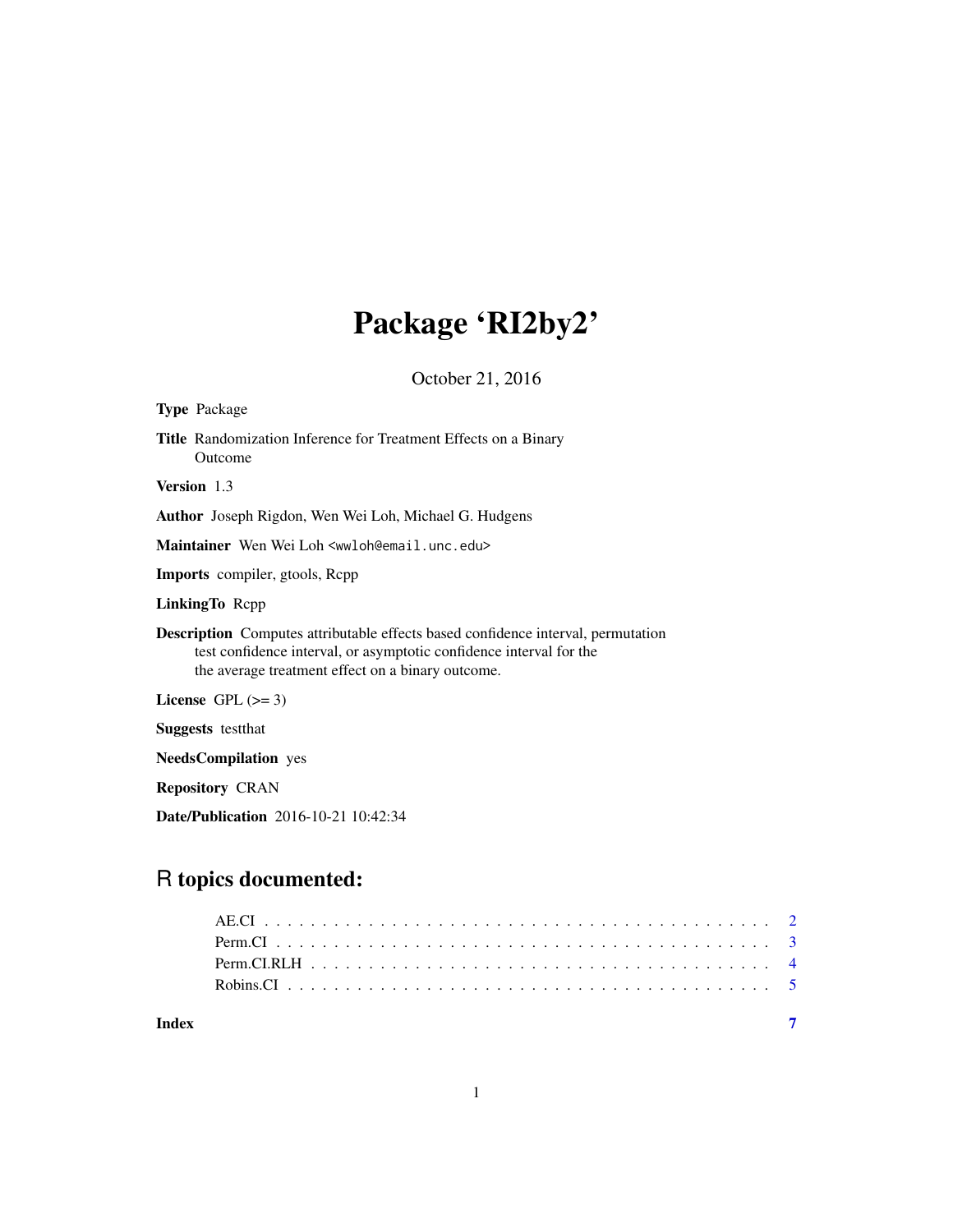<span id="page-1-0"></span>2 AE.CI

# Description

Computes the attributable effects based confidence interval for the average treatment effect on a binary outcome in an experiment where  $m$  of  $n$  individuals are randomized to treatment by design.

#### Usage

AE.CI(data, level)

# Arguments

| data  | observed 2 by 2 table in matrix form where row 1 is the treatment assignment<br>$Z=1$ and column 1 is the binary outcome $Y=1$ |
|-------|--------------------------------------------------------------------------------------------------------------------------------|
| level | significance level of hypothesis tests, i.e., method yields a $100(1$ -level)% con-<br>fidence interval                        |

# Details

The attributable effects based confidence interval from inverting  $n + 2$  hypothesis tests.

## Value

| tau.hat | estimated average treatment effect |
|---------|------------------------------------|
| lower   | lower bound of confidence interval |
| upper   | upper bound of confidence interval |

# Author(s)

Joseph Rigdon <jrigdon@stanford.edu>

#### References

Rigdon, J.R. and Hudgens, M.G. (2015). Randomization inference for treatment effects on a binary outcome. *Statistics in Medicine, 34(6), 924-935*.

# Examples

 $ex = matrix(c(8, 2, 3, 7), 2, 2, by row = TRUE)$ AE.CI(ex,0.05)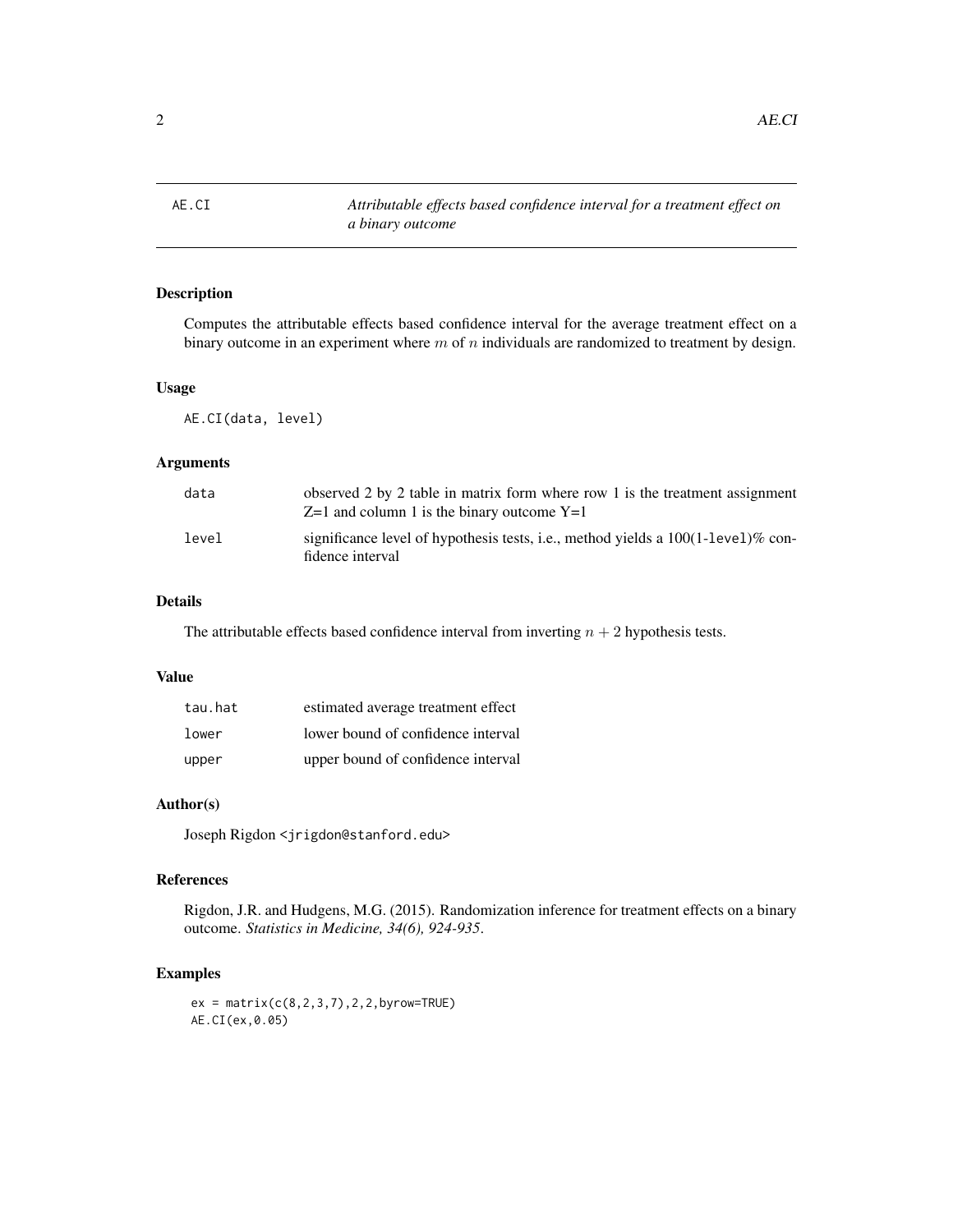<span id="page-2-0"></span>

## Description

Computes permutation-based confidence intervals for the average treatment effect on a binary outcome in an experiment where  $m$  of  $n$  individuals are randomized to treatment by design.

# Usage

Perm.CI(data, level, nperm)

# Arguments

| data  | observed 2 by 2 table in matrix form where row 1 is the treatment assignment<br>$Z=1$ and column 1 is the binary outcome $Y=1$ |
|-------|--------------------------------------------------------------------------------------------------------------------------------|
| level | significance level of hypothesis tests, i.e., method yields a $100(1$ -level)% con-<br>fidence interval                        |
| nperm | number of randomizations to perform for each hypothesis test                                                                   |

#### Details

The permutation confidence interval results from inverting  $O(n^4)$  hypothesis tests where n is the total number of observations in the observed 2 by 2 table. For each hypothesis test, if  $\binom{n}{m}$  is less than or equal to nperm,  $\binom{n}{m}$  randomizations are performed, but if  $\binom{n}{m}$  is greater than nperm, a random sample with replacement of nperm randomizations are performed.

# Value

| tau.hat | estimated average treatment effect |
|---------|------------------------------------|
| lower   | lower bound of confidence interval |
| upper   | upper bound of confidence interval |

# Author(s)

Joseph Rigdon <jrigdon@stanford.edu>

# References

Rigdon, J.R. and Hudgens, M.G. (2015). Randomization inference for treatment effects on a binary outcome. *Statistics in Medicine, 34(6), 924-935*.

# Examples

 $ex = matrix(c(8, 2, 3, 7), 2, 2, by row = TRUE)$ Perm.CI(ex,0.05,100)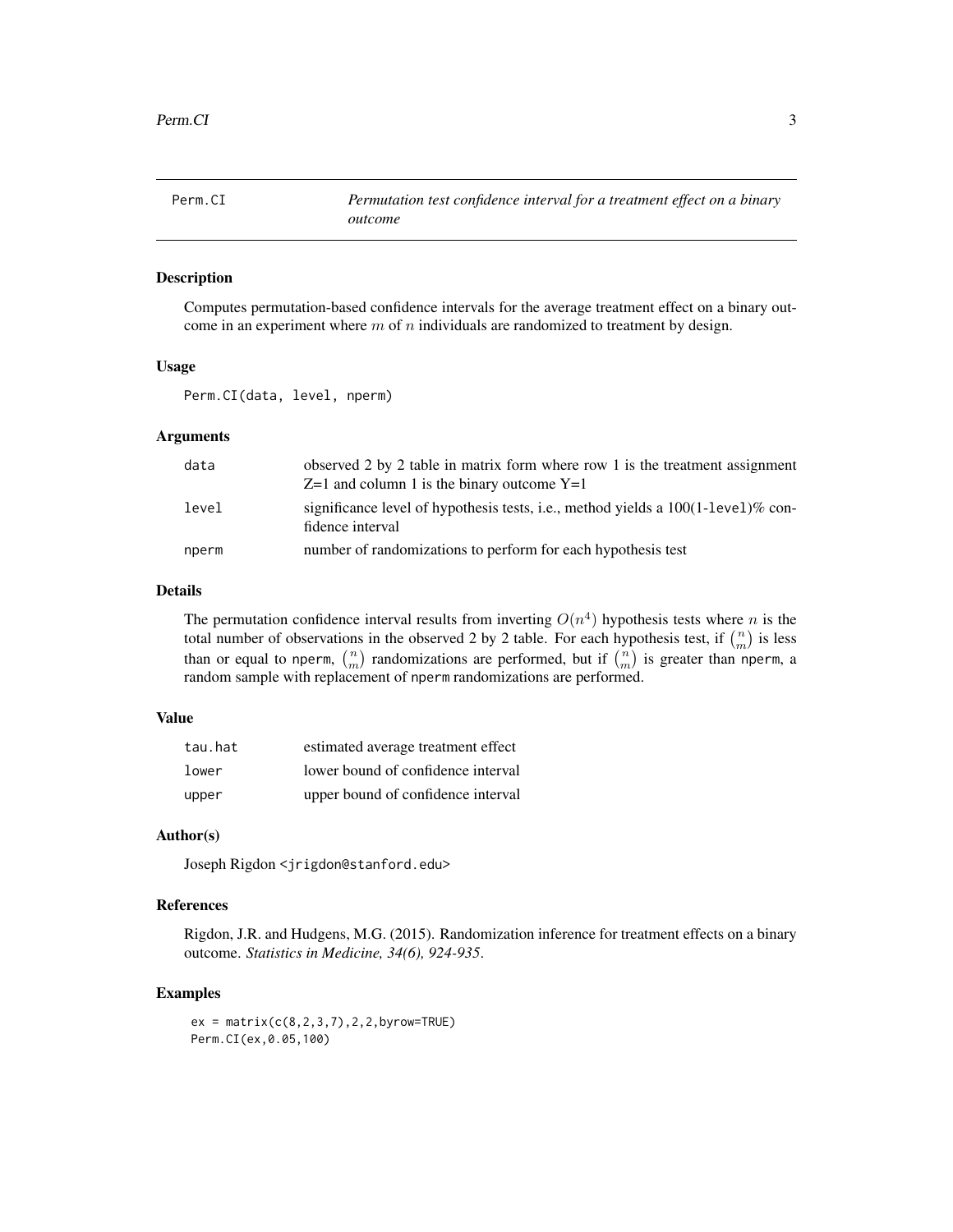<span id="page-3-0"></span>

# Description

Computes permutation-based confidence intervals for the average treatment effect on a binary outcome in an experiment where  $m$  of  $n$  individuals are randomized to treatment by design. This function is based on the modified approach (RLH) in Rigdon, Loh and Hudgens (forthcoming). The Chiba (2015) and Blaker (2000) intervals are also returned. There is an additional option of specifying the maximum number of hypothesis tests to be carried out.

# Usage

Perm.CI.RLH(data, level, verbose=FALSE, total\_tests=NA)

# Arguments

| data        | observed 2 by 2 table in matrix form where row 1 is the treatment assignment<br>$Z=1$ and column 1 is the binary outcome $Y=1$                                                                                                                                                                                                        |
|-------------|---------------------------------------------------------------------------------------------------------------------------------------------------------------------------------------------------------------------------------------------------------------------------------------------------------------------------------------|
| level       | significance level of hypothesis tests, i.e., method yields a $100(1$ -level)% con-<br>fidence interval                                                                                                                                                                                                                               |
| verbose     | If TRUE, returns an additional data frame listing all the values of $(n_{11}, n_{10}, n_{01}, n_{00})$<br>tested, and the corresponding p-values; default = FALSE.                                                                                                                                                                    |
| total_tests | maximum number of hypotheses to be tested in total, with a minimum of two for<br>each possible value of $(n_{10} - n_{01})/n$ ; default = NA. By default, all hypotheses<br>are evaluated until the minimum and maximum values of $(n_{10} - n_{01})/n$ with<br>p-values $\geq$ level (or level/2 for the Chiba intervals) are found. |

# Value

A list with the following items:

| Chiba    | Chiba confidence interval                                                                       |
|----------|-------------------------------------------------------------------------------------------------|
| ri H     | RLH confidence interval                                                                         |
| Blaker   | Blaker confidence interval                                                                      |
| tau.hat  | estimated average treatment effect                                                              |
| p_values | if verbose=TRUE, a data frame with all the p-values from the hypothesis tests;<br>default=FALSE |

## Author(s)

Wen Wei Loh <wwloh@email.unc.edu>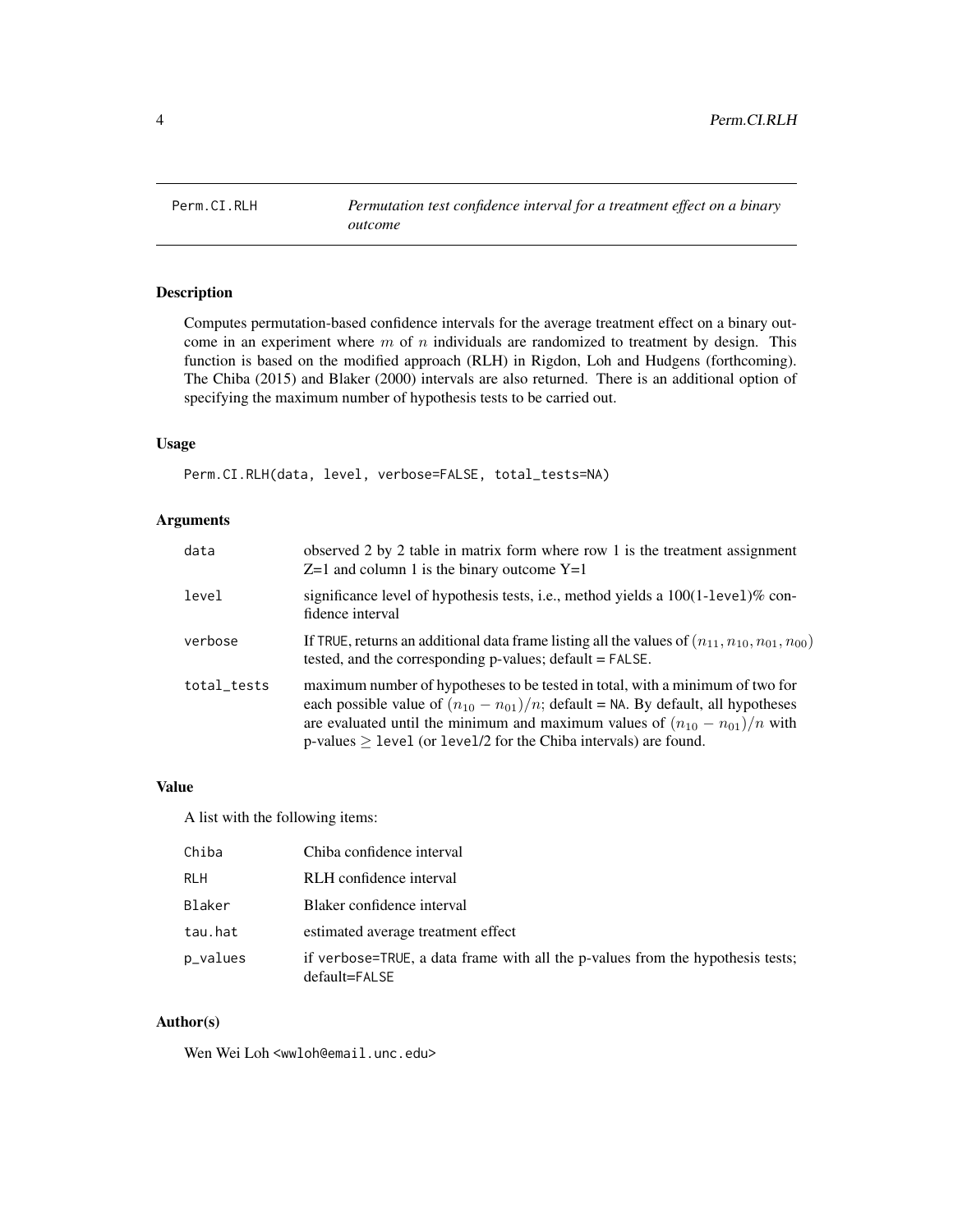### <span id="page-4-0"></span>Robins.CI 5

### References

Rigdon, J.R. and Hudgens, M.G. (2015). Randomization inference for treatment effects on a binary outcome. *Statistics in Medicine, 34(6), 924-935*.

Chiba, Y. (2015). Exact tests for the weak causal null hypothesis on a binary outcome in randomized trials. *Journal of Biometrics & Biostatistics, 6(244)*.

Chiba, Y. (2016). A note on exact confidence interval for causal effects on a binary outcome in randomized trials. *Statistics in Medicine, 35(10), 1739-1741*.

Blaker, H. (2000). Confidence curves and improved exact confidence intervals for discrete distributions. *Canadian Journal of Statistics, 28(4), 783-798*.

Rigdon, J.R., Loh W.W. and Hudgens, M.G. (forthcoming). Response to comment on "Randomization inference for treatment effects on a binary outcome."

#### Examples

```
ex = matrix(c(11,1,7,21),2,2,byrow=TRUE)
Perm.CI.RLH(ex,0.05)
ex = matrix(c(7, 5, 1, 27), 2, 2, by row=True)Perm.CI.RLH(ex,0.05)
Perm.CI.RLH(ex,0.05, verbose=TRUE)
ex = matrix(c(33,15,11,37),2,2,byrow=TRUE)
Perm.CI.RLH(ex,0.05, total_tests=1000)
Perm.CI.RLH(ex,0.05)
ex = matrix(c(40, 60, 15, 85), 2, 2, by row = TRUE)Perm.CI.RLH(ex,0.05, total_tests=1000)
## Not run: Perm.CI.RLH(ex,0.05)
```
Robins.CI *Asymptotic confidence interval for a treatment effect on a binary outcome*

#### Description

Computes the Robins (1988) confidence interval for the average treatment effect on a binary outcome in an experiment where  $m$  of  $n$  individuals are randomized to treatment by design.

#### Usage

Robins.CI(data, level)

## Arguments

| data  | observed 2 by 2 table in matrix form where row 1 is the treatment assignment        |
|-------|-------------------------------------------------------------------------------------|
|       | $Z=1$ and column 1 is the binary outcome $Y=1$                                      |
| level | significance level of hypothesis tests, i.e., method yields a $100(1$ -level)% con- |
|       | fidence interval                                                                    |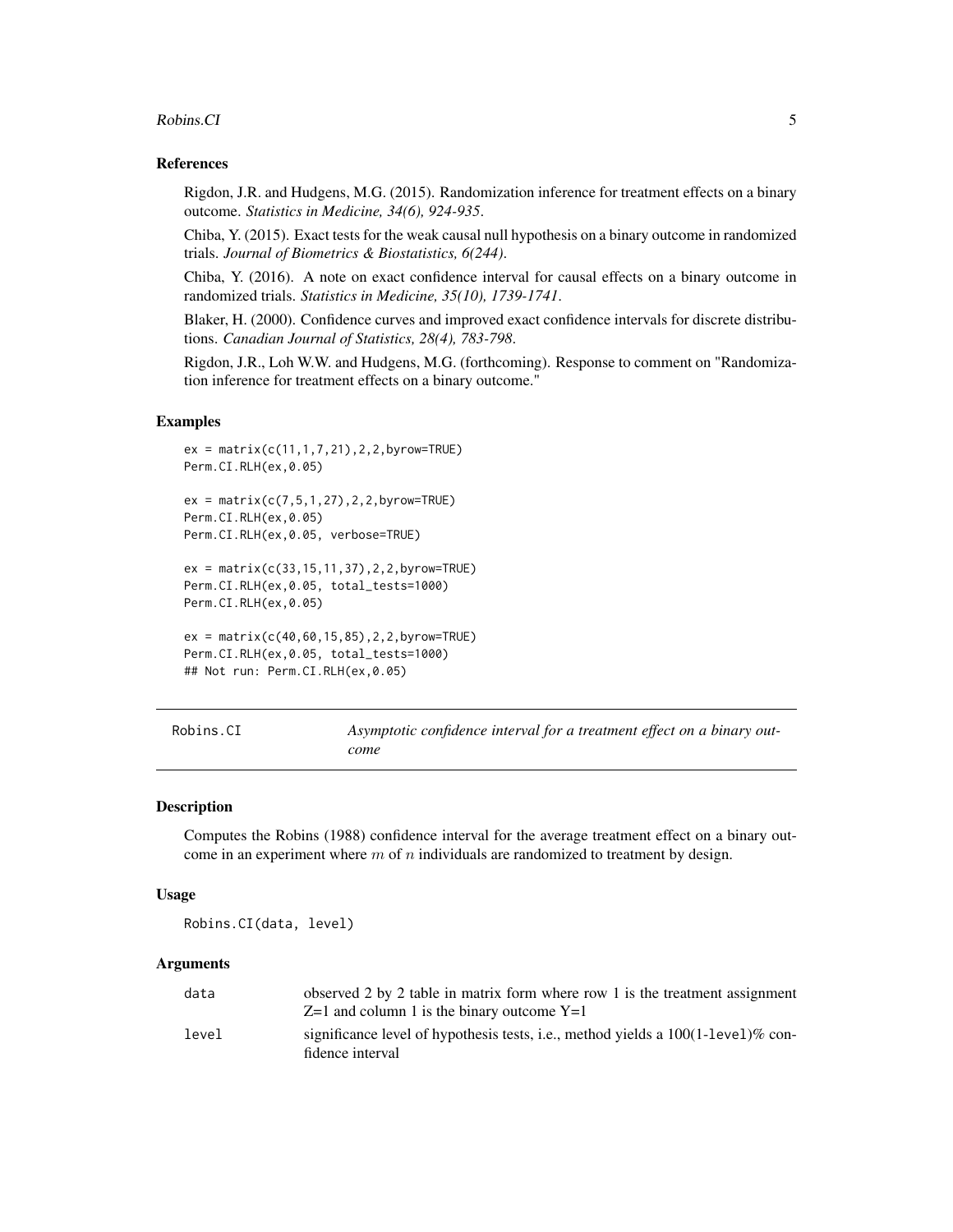# Details

The Robins (1988) confidence interval is similar in form to the well known Wald confidence interval for a difference in proportions, but is guaranteed to have smaller width.

# Value

| tau.hat | estimated average treatment effect |
|---------|------------------------------------|
| lower   | lower bound of confidence interval |
| upper   | upper bound of confidence interval |

# Author(s)

Joseph Rigdon <jrigdon@stanford.edu>

# References

Robins, J.M. (1988). Confidence intervals for causal parameters. *Statistics in Medicine, 7(7), 773- 785*.

# Examples

```
#Example 1 from Robins (1988)
ex = matrix(c(40,60,15,85),2,2,byrow=TRUE)
Robins.CI(ex,0.05)
```